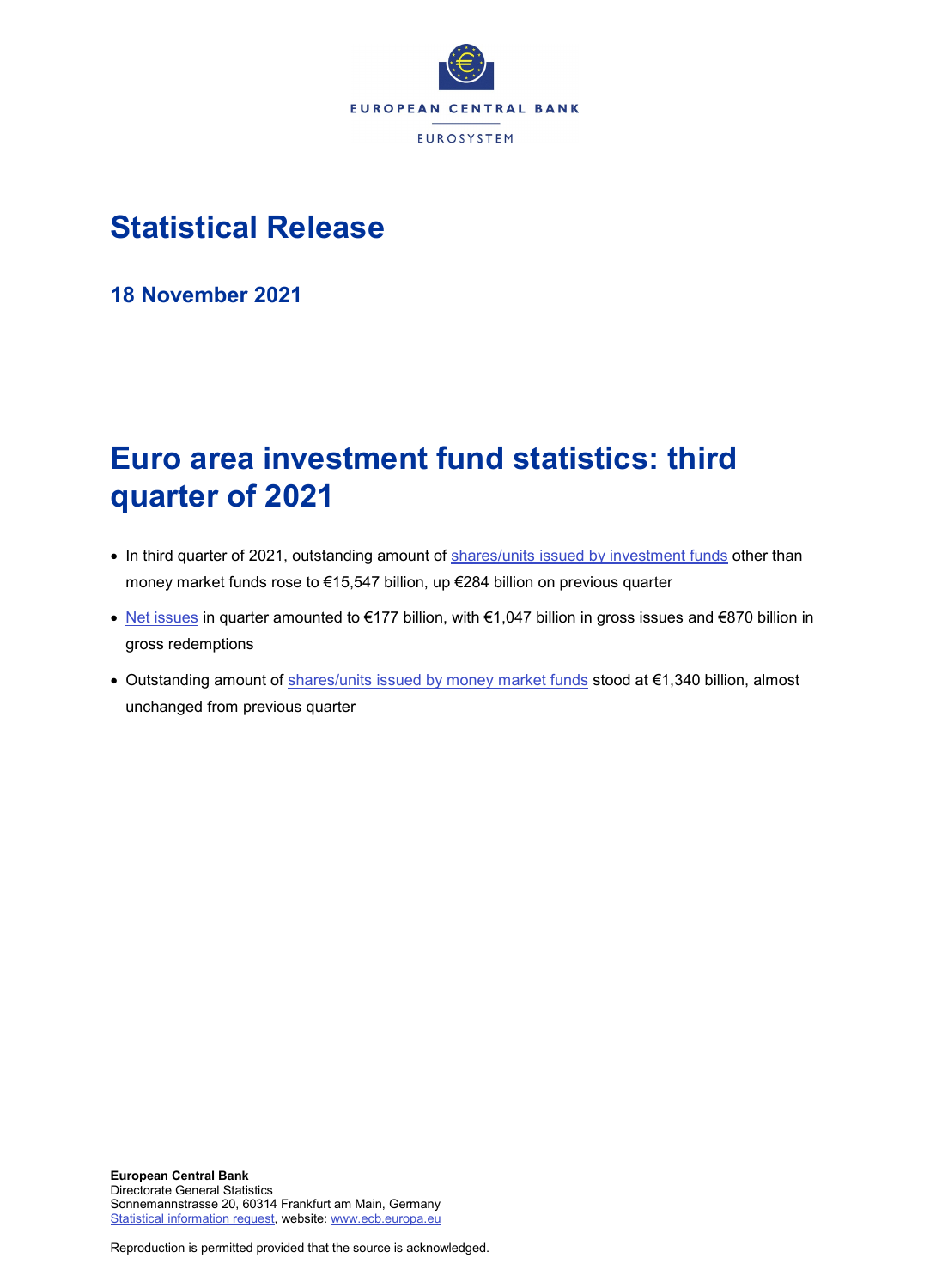### **Chart 1**

#### Shares/units issued by investment funds other than money market funds



[Data for shares/units issued by investment funds other than money market funds](https://sdw.ecb.europa.eu/browseSelection.do?type=series&q=IVF.Q.U2.N.T0.L30.A.0.Z5.0000.Z01.E+IVF.Q.U2.N.T0.L30.A.1.Z5.0000.Z01.E&node=SEARCHRESULTS&ec=&oc=&rc=&cv=&pb=&dc=&df=)

In the third quarter of 2021, the outstanding amount of [shares/units issued by investment funds](https://sdw.ecb.europa.eu/browseSelection.do?type=series&q=IVF.Q.U2.N.T0.L30.A.2.Z5.0000.Z01.E%2c+IVF.Q.U2.N.T0.L30.A.3.Z5.0000.Z01.E%2c+IVF.Q.U2.N.T0.L30.A.0.Z5.0000.Z01.E%2c+IVF.Q.U2.N.T0.L30.A.1.Z5.0000.Z01.E%2c+IVF.Q.U2.N.T0.L30.A.I.Z5.0000.Z01.A&node=SEARCHRESULTS&ec=&oc=&rc=&cv=&pb=&dc=&df=) other than money market funds stood at €15,547 billion, €284 billion higher than in the second quarter (see Chart 1). Net issues during this period were €177 billion, with gross issues amounting to €1,047 billion and gross redemptions to €870 billion (see Chart 2). The annual growth rate of shares/units issued by investment funds other than money market funds, calculated on the basis of transactions, was 7.7% in the third quarter of 2021.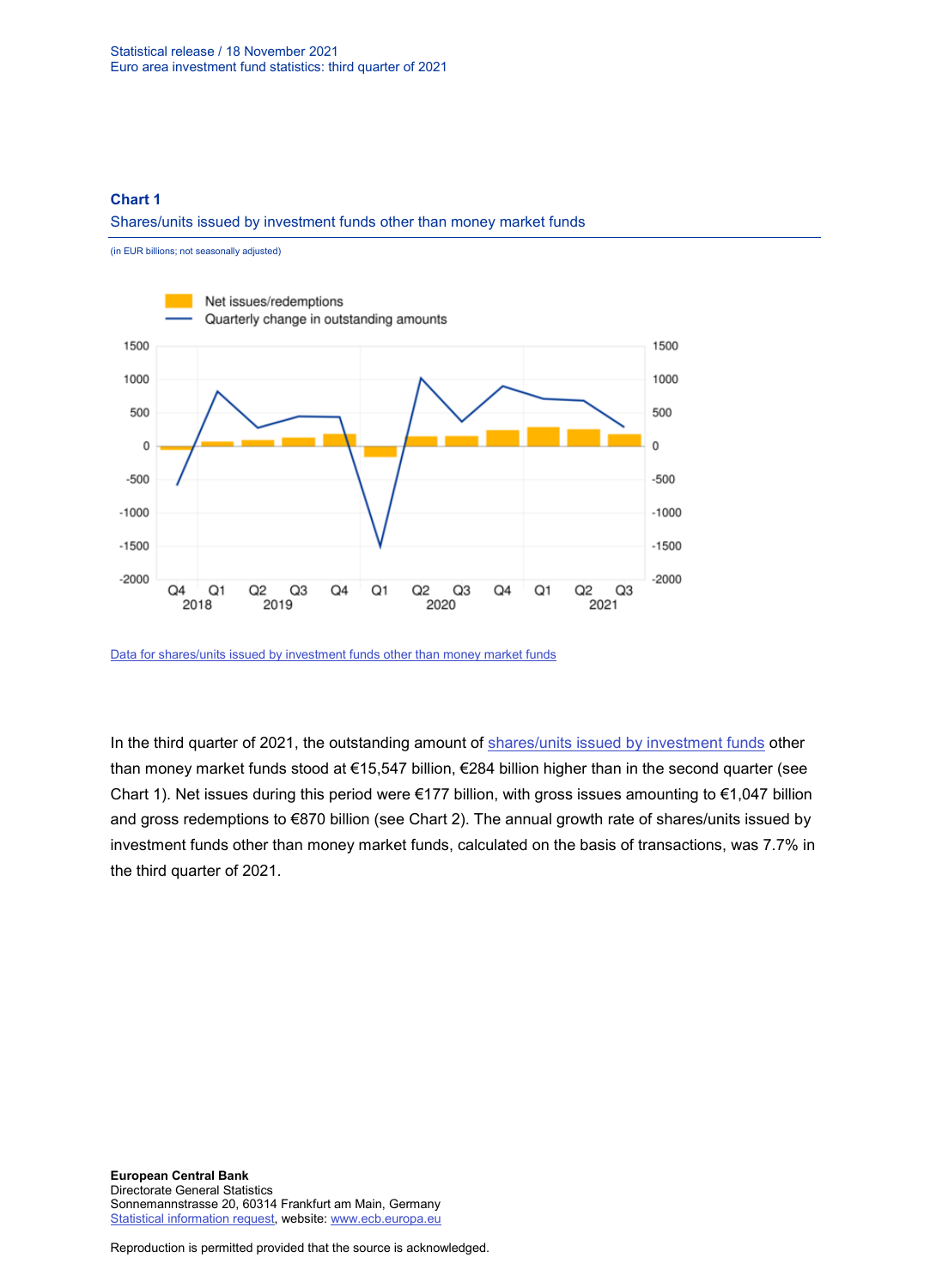#### **Chart 2**

Issues and redemptions of shares/units by investment funds other than money market funds



[Data for issues and redemptions of shares/units by investment funds other than money market funds](https://sdw.ecb.europa.eu/browseSelection.do?type=series&q=IVF.Q.U2.N.T0.L30.A.2.Z5.0000.Z01.E%2c+IVF.Q.U2.N.T0.L30.A.3.Z5.0000.Z01.E%2c+IVF.Q.U2.N.T0.L30.A.0.Z5.0000.Z01.E&node=SEARCHRESULTS&ec=&oc=&rc=&cv=&pb=&dc=&df=)

In terms of the **[type of investment fund](https://sdw.ecb.europa.eu/browseSelection.do?type=series&q=IVF.Q.U2.N.10.L30.A.0.Z5.0000.Z01.E+IVF.Q.U2.N.20.L30.A.0.Z5.0000.Z01.E+IVF.Q.U2.N.30.L30.A.0.Z5.0000.Z01.E+IVF.Q.U2.N.40.L30.A.0.Z5.0000.Z01.E+IVF.Q.U2.N.50.L30.A.0.Z5.0000.Z01.E+IVF.Q.U2.N.60.L30.A.0.Z5.0000.Z01.E&node=SEARCHRESULTS&ec=&oc=&rc=&cv=&pb=&dc=&df=)**, net issues of shares/units by mixed funds amounted to €73 billion in the third quarter of 2021 (see Chart 3). For bond funds net issues amounted to €64 billion and net issues by equity funds amounted to €46 billion, while net redemptions by real estate, hedge and other funds combined amounted to €6 billion.

**European Central Bank** Directorate General Statistics Sonnemannstrasse 20, 60314 Frankfurt am Main, Germany [Statistical information request,](https://ecb-registration.escb.eu/statistical-information) website: [www.ecb.europa.eu](http://www.ecb.europa.eu/)

Reproduction is permitted provided that the source is acknowledged.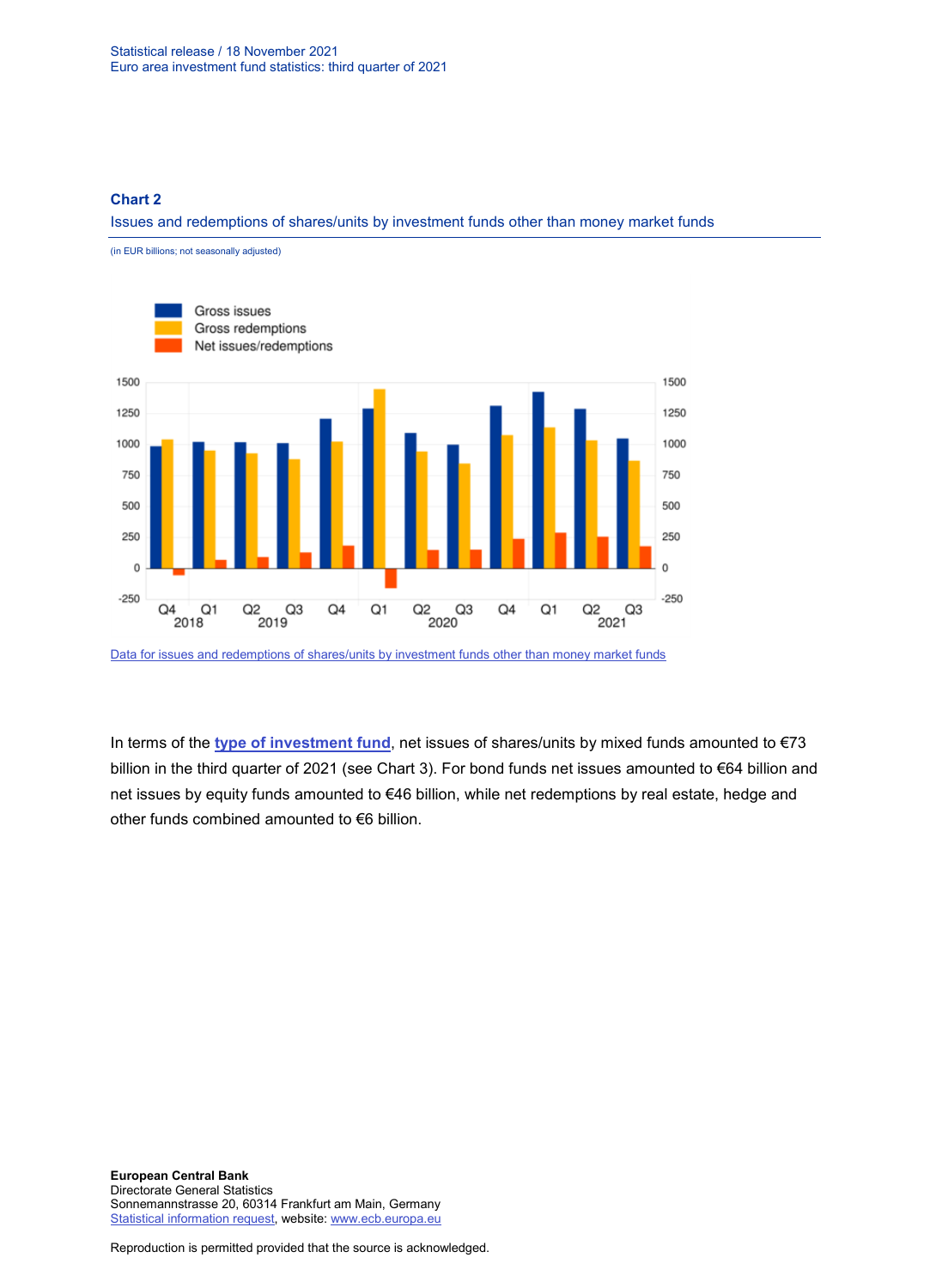#### **Chart 3**

Shares/units issued by investment fund type other than money market funds



**[Exchange-traded funds](https://sdw.ecb.europa.eu/browseSelection.do?type=series&q=IVF.Q.U2.N.TE.L30.A.2.Z5.0000.Z01.E%2c+IVF.Q.U2.N.TE.L30.A.3.Z5.0000.Z01.E%2c+IVF.Q.U2.N.TE.L30.A.1.Z5.0000.Z01.E+&node=SEARCHRESULTS&ec=&oc=&rc=&cv=&pb=&dc=&df=)** (ETFs), which are a separate category within total investment funds (see annex below), recorded net issues of €35 billion in the third quarter of 2021. The outstanding amount of shares/units issued by ETFs stood at €1,207 billion.

Within the **assets of investment funds other than money market funds**, net purchases of **debt** [securities](https://sdw.ecb.europa.eu/browseSelection.do?type=series&q=IVF.Q.U2.N.T0.A30.A.4.Z5.0000.Z01.E&node=SEARCHRESULTS&ec=&oc=&rc=&cv=&pb=&dc=&df=) amounted to €85 billion in the third quarter of 2021 (see Chart 4). Net purchases of [investment fund shares/units](https://sdw.ecb.europa.eu/browseSelection.do?type=series&q=IVF.Q.U2.N.T0.A52.A.4.Z5.0000.Z01.E&node=SEARCHRESULTS&ec=&oc=&rc=&cv=&pb=&dc=&df=) were €52 billion, while those of [equity](https://sdw.ecb.europa.eu/browseSelection.do?type=series&q=IVF.Q.U2.N.T0.A5A.A.4.Z5.0000.Z01.E&node=SEARCHRESULTS&ec=&oc=&rc=&cv=&pb=&dc=&df=) were €48 billion.

Reproduction is permitted provided that the source is acknowledged.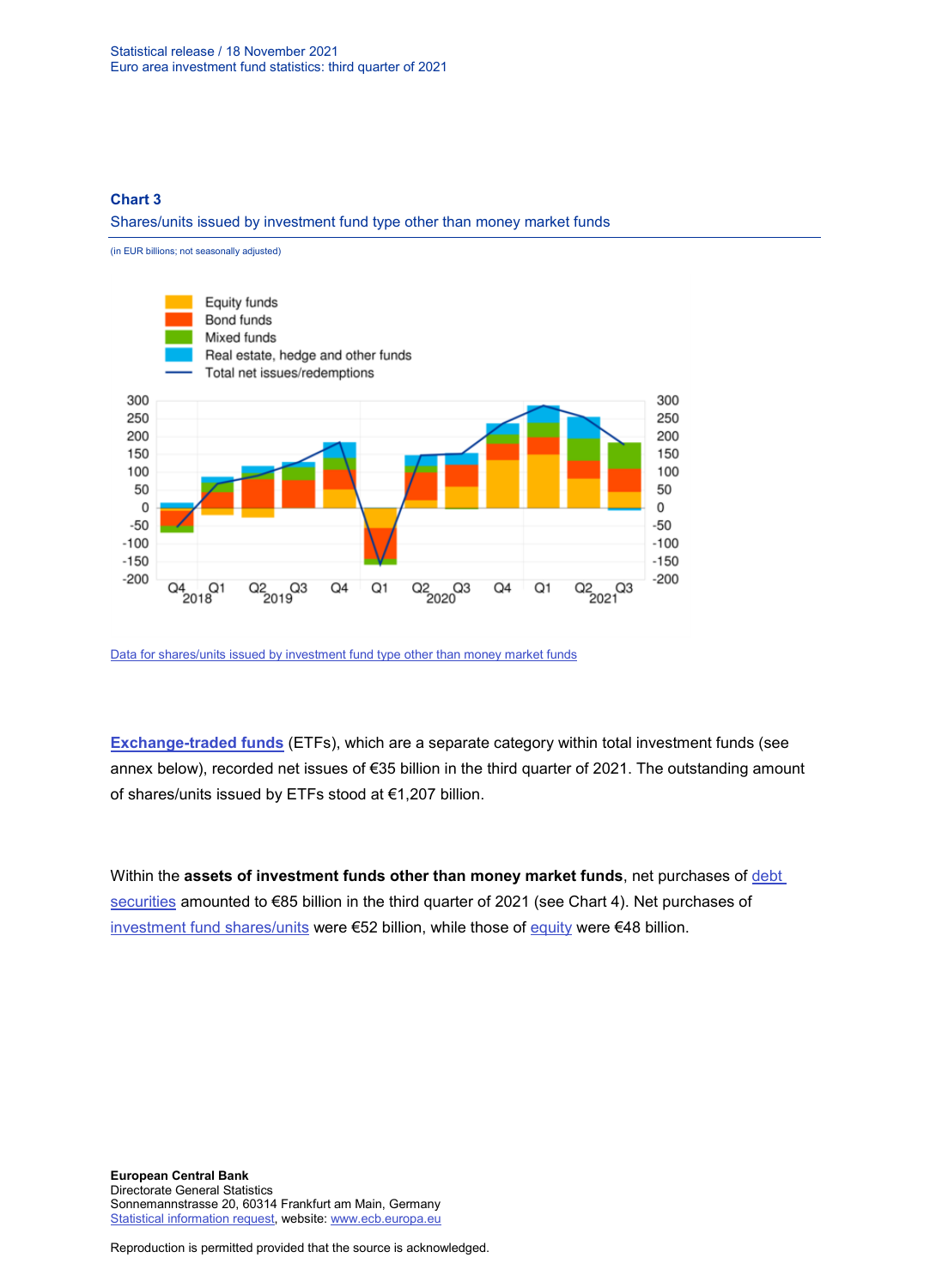(quarterly transactions in EUR billions; not seasonally adjusted)

#### **Chart 4**

Holdings of investment funds other than money market funds, by main instrument type



[Data for holdings of investment funds other than money market funds, by main instrument type](https://sdw.ecb.europa.eu/browseSelection.do?type=series&q=IVF.Q.U2.N.T0.A30.A.4.Z5.0000.Z01.E%2c+IVF.Q.U2.N.T0.A5A.A.4.Z5.0000.Z01.E%2c+IVF.Q.U2.N.T0.A52.A.4.Z5.0000.Z01.E++++&node=SEARCHRESULTS&ec=&oc=&rc=&cv=&pb=&dc=&df=)

For [shares/units issued by](https://sdw.ecb.europa.eu/browseSelection.do?type=series&q=BSI.Q.U2.N.F.L30.A.1.Z5.0000.Z01.E%2c+BSI.Q.U2.N.F.L30.A.4.Z5.0000.Z01.E%2c+BSI.Q.U2.N.F.L30.A.I.Z5.0000.Z01.A++&node=SEARCHRESULTS&ec=&oc=&rc=&cv=&pb=&dc=&df=) **money market funds** the outstanding amount was €1 billion lower than in the second quarter. This decrease was accounted for by €12 billion in net redemptions of shares/units, partly compensated by €11 billion in other changes (including price changes). The annual growth rate of shares/units issued by money market funds, calculated on the basis of transactions, was -4.9% in the third quarter of 2021.

Within the **assets of money market funds**, the annual growth rate of [debt securities](http://sdw.ecb.europa.eu/browseSelection.do?type=series&q=BSI.Q.U2.N.F.A30.A.1.U4.0000.Z01.E%2c+BSI.Q.U2.N.F.A30.A.4.U4.0000.Z01.E%2c+BSI.Q.U2.N.F.A30.A.1.U2.0000.Z01.E%2c+BSI.Q.U2.N.F.A30.A.4.U2.0000.Z01.E%2c+BSI.Q.U2.N.F.A30.A.I.U2.0000.Z01.A%2c+BSI.Q.U2.N.F.A30.A.I.U4.0000.Z01.A%2c+BSI.Q.U2.N.F.A30.A.1.Z5.0000.Z01.E%2c+BSI.Q.U2.N.F.A30.A.4.Z5.0000.Z01.E%2c+BSI.Q.U2.N.F.A30.A.I.Z5.0000.Z01.A++&node=SEARCHRESULTS&ec=&oc=&rc=&cv=&pb=&dc=&df=) holdings was -0.8% in the third quarter of 2021, with overall net sales amounting to €20 billion, which reflected net purchases of €12 billion in debt securities issued by euro area residents and net sales of €32 billion in debt securities issued by non-euro area residents. For [deposits and loan](http://sdw.ecb.europa.eu/browseSelection.do?type=series&q=BSI.Q.U2.N.F.A20.A.1.Z5.0000.Z01.E%2c+BSI.Q.U2.N.F.A20.A.4.Z5.0000.Z01.E%2c+BSI.Q.U2.N.F.A20.A.I.Z5.0000.Z01.A&node=SEARCHRESULTS&ec=&oc=&rc=&cv=&pb=&dc=&df=) claims, the annual growth rate was -16.7% and transactions during the third quarter of 2021 amounted to -€4 billion.

**European Central Bank** Directorate General Statistics Sonnemannstrasse 20, 60314 Frankfurt am Main, Germany [Statistical information request,](https://ecb-registration.escb.eu/statistical-information) website: [www.ecb.europa.eu](http://www.ecb.europa.eu/)